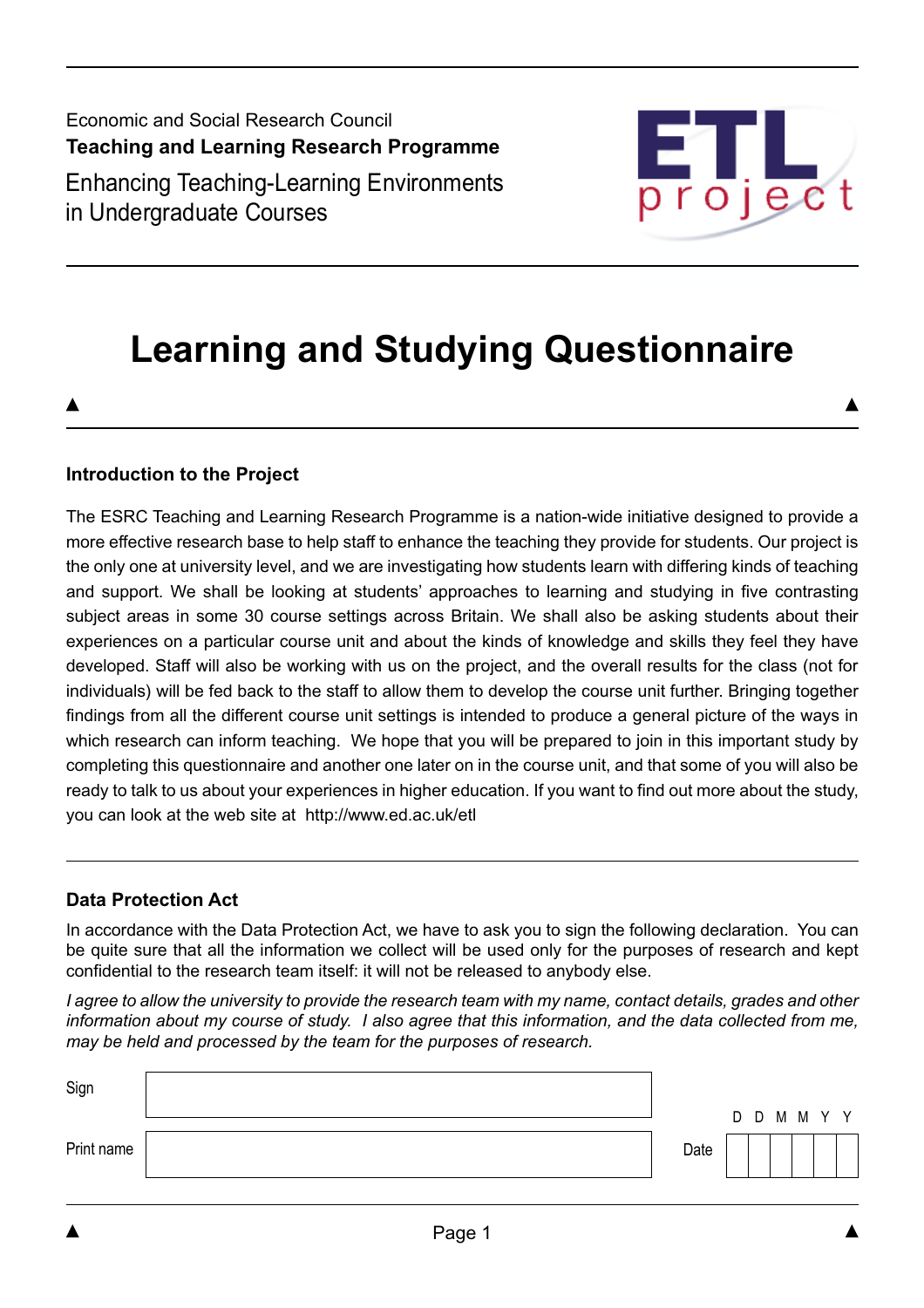# **Background information**

| Institution                   |  | Identity<br>number |                                      |               |         |
|-------------------------------|--|--------------------|--------------------------------------|---------------|---------|
| Overall programme<br>of study |  |                    | Please complete from the right, e.g. |               | 1234567 |
| This course unit<br>or module |  | Age                |                                      | Year of study |         |
| <b>FOR OFFICE USE</b>         |  | Male               |                                      | Female        |         |

## **1 What do you expect to get from the experience of higher education?**

|    | Put a cross in the appropriate box to indicate how strongly you agree<br>with each of the following statements. | Very<br>strongly | Fairly<br>strongly | Somewhat/<br>not sure | Rather<br>weakly | Very weakly/<br>not at all |
|----|-----------------------------------------------------------------------------------------------------------------|------------------|--------------------|-----------------------|------------------|----------------------------|
| а. | I want to develop knowledge and skills I can use in a career.                                                   |                  |                    |                       |                  |                            |
|    | b. I hope the things I learn will help me to develop as a person and broaden my horizons.                       |                  |                    |                       |                  |                            |
| C. | I'm focused on the opportunities here for an active social life and/or sport.                                   |                  |                    |                       |                  |                            |
|    | d. I hope the whole experience here will make me more independent and self-confident.                           |                  |                    |                       |                  |                            |
| е. | I'm mainly here because it seemed the natural thing: I'd done well academically in the<br>past.                 |                  |                    |                       |                  |                            |
| f. | I want to learn things which might let me help people, and/or make a difference in the world.                   |                  |                    |                       |                  |                            |
| g. | I want to study the subject in depth by taking interesting and stimulating courses.                             |                  |                    |                       |                  |                            |
| h. | I mainly need the qualification to enable me to get a good job when I finish.                                   |                  |                    |                       |                  |                            |
| ı. | I want an opportunity to prove to myself or to other people what I can do.                                      |                  |                    |                       |                  |                            |
| Ŀ. | When I look back, I sometimes wonder why I ever decided to come here.                                           |                  |                    |                       |                  |                            |
|    |                                                                                                                 |                  |                    |                       |                  |                            |

# **2 Reasons for taking this particular course unit or module**

|    | Put a cross in the appropriate box to indicate how strongly you agree<br>with each of the following statements. | Very<br>strongly | Fairly<br>strongly | <i>Somewhat/</i><br>not sure | Rather<br>weakly | Very weakly/<br>not at all |
|----|-----------------------------------------------------------------------------------------------------------------|------------------|--------------------|------------------------------|------------------|----------------------------|
|    | a. It's something I expect to find interesting.                                                                 |                  |                    |                              |                  |                            |
|    | b. It's supposed to be a fairly easy course unit.                                                               |                  |                    |                              |                  |                            |
|    | c. It should look good on my CV.                                                                                |                  |                    |                              |                  |                            |
|    | d. It should help me to understand the subject better.                                                          |                  |                    |                              |                  |                            |
|    | e. It's an area I will need to know about for my career.                                                        |                  |                    |                              |                  |                            |
| f. | It's not what I would have chosen but it's compulsory.                                                          |                  |                    |                              |                  |                            |
| g. | I understand it's a course unit that's particularly well taught.                                                |                  |                    |                              |                  |                            |
|    | h. People I know and like are also taking this unit.                                                            |                  |                    |                              |                  |                            |
|    | It fits in well with the rest of my timetable.                                                                  |                  |                    |                              |                  |                            |
|    |                                                                                                                 |                  |                    |                              |                  |                            |

 $\blacktriangle$ 

Other reasons .................................................................................................................................................................................

 $\blacktriangle$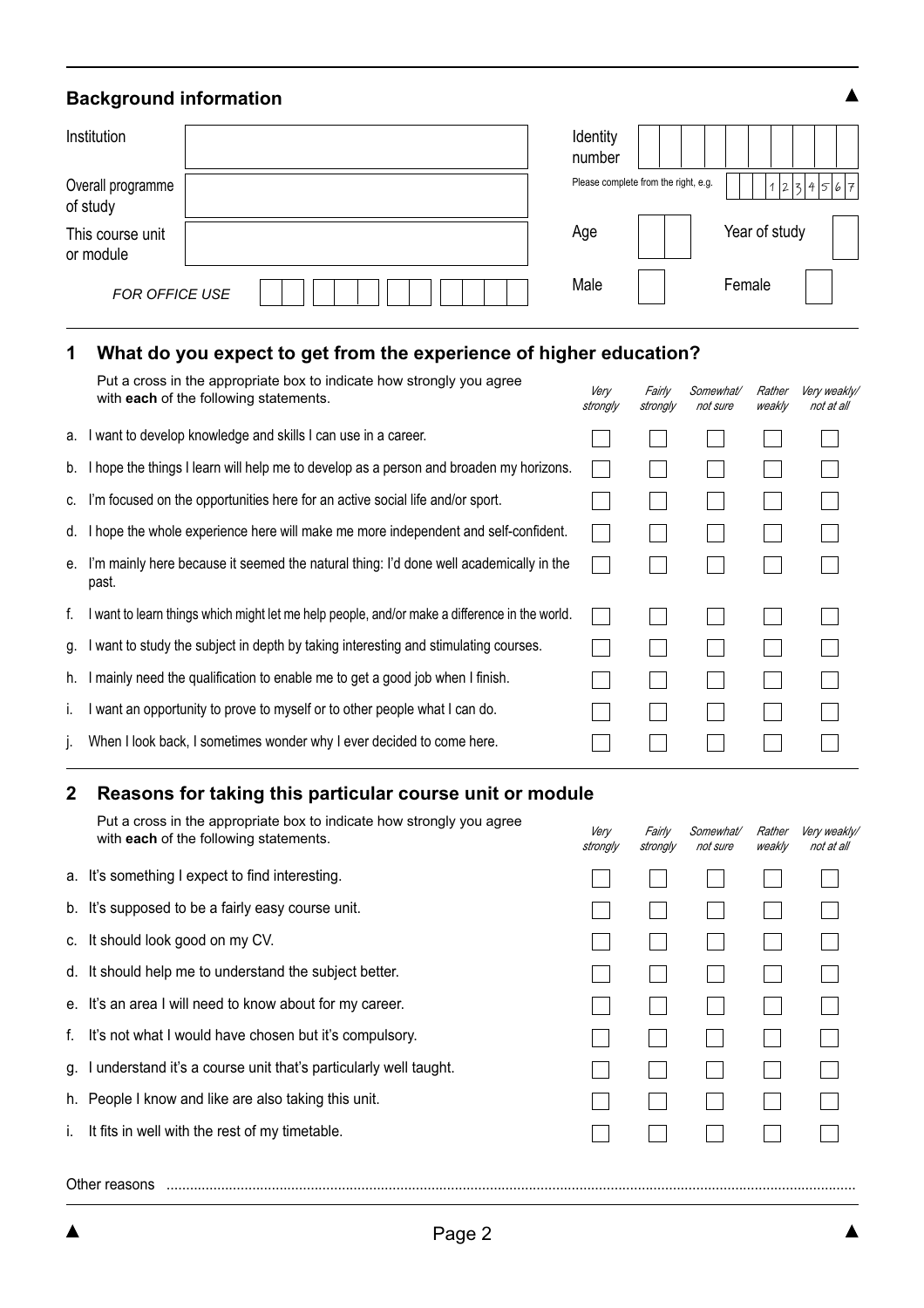## **3 Approaches to learning and studying**

This next part of the questionnaire has been designed to allow you to describe, in a systematic way, how you go about learning and studying. The technique involves asking you a substantial number of questions which overlap to some extent to provide good overall coverage of different ways of studying. Most of the items are based on comments made previously by other students. Please give your **immediate** reaction to **every** comment, indicating how you **really do** study.

We want to know about your **typical** ways of studying in **the subject area** of which this module or course unit forms a part. If you have not yet encountered a particular situation, try to imagine how you would react.

Put a cross in the appropriate box to indicate how strongly you agree with each of the following statements.

✓ *= agree* ✓*? = agree somewhat* ✗*? = disagree somewhat* ✗ *= disagree*

Try not to use *?? = unsure* unless you really have to, or unless the item cannot apply to you.

|                                                                                                                                                                                                                                                                                                                                                                                                                                                                                                                                                                                                             | ر ر | ?? | х? | Х |
|-------------------------------------------------------------------------------------------------------------------------------------------------------------------------------------------------------------------------------------------------------------------------------------------------------------------------------------------------------------------------------------------------------------------------------------------------------------------------------------------------------------------------------------------------------------------------------------------------------------|-----|----|----|---|
| I usually set out to understand for myself the meaning of what we have to learn.<br>1.<br>When I'm communicating ideas, I think over how well I've got my points across.<br>2.<br>I'm pretty good at getting down to work whenever I need to.<br>3.<br>Topics are presented in such complicated ways I often can't see what is meant.<br>4.<br>When I've finished a piece of work, I check to see it really meets the requirements.<br>5.                                                                                                                                                                   |     |    |    |   |
| 6. I try to make sense of things by linking them to what I know already.<br>I try really hard to do just as well as I possibly can.<br>l.<br>On the whole, I'm quite systematic and organised in my studying.<br>8.<br>Often I have to learn over and over things that don't really make much sense to me.<br>9.<br>10. I'm quite good at preparing for classes in advance.<br>11. I tend to take what we are taught at face value without questioning it much.<br>12. For an essay or report, I don't just focus on the topic, I try to improve my writing skill.<br>_ _ _ _ _ _ _ _ _ _ _ _ _ _ _ _ _ _ _ |     |    |    |   |
| 13. Ideas I come across in my academic reading often set me off on long chains of thought.<br>14. If I'm not understanding things well enough when I'm studying, I try a different approach.<br>15. I try to relate ideas I come across to other topics or other courses whenever possible.<br>16. I carefully prioritise my time to make sure I can fit everything in.<br>17. I often have trouble in making sense of the things I have to remember.<br>18. I generally keep working hard even when things aren't going all that well.                                                                     |     |    |    |   |

## **PLEASE TURN OVER**